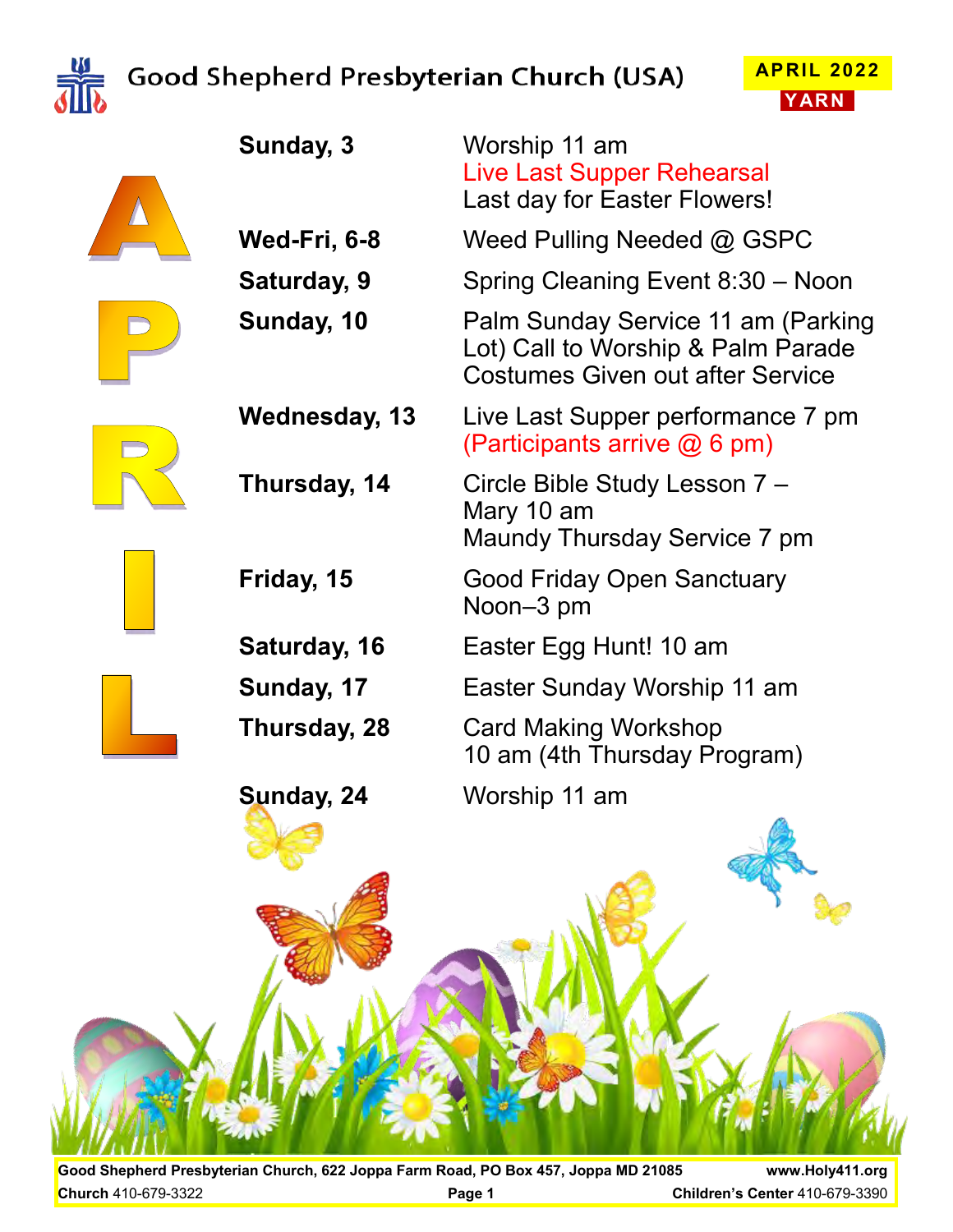





Friends,

As spring continues to blossom, we enjoy the return of many beautiful things. The daffodils, the crocus, and the forsythia are opening; the Canada geese are returning to their favorite ponds; and the dogwoods are returning to life. I'm sure you've heard the legend of the

dogwood, but it's always nice to revisit this story of Creation's response to the Crucifixion.

## **The Legend of the Dogwood Tree**

(author unknown)

| When Christ was on earth,                | To be large enough for such a tree,        |
|------------------------------------------|--------------------------------------------|
| The dogwood grew to a                    | And so slender and twisted                 |
| Towering size with a lovely hue.         | It shall always be with cross-shaped       |
| Its branches were strong and interwoven  | Blossoms for all to see.                   |
| And for Christ's cross                   | The petals shall have bloodstains          |
| Its timbers were chosen.                 | Marked in brown and in the                 |
| Being distressed at the use of its wood, | Blossom's center a thorny crown.           |
| Christ made a promise                    | All who see it will think of Me.           |
| Which still holds good:                  | Nailed to a cross from the dogwood tree.   |
| "Not ever again shall the dogwood grow   | Protected and cherished this tree shall be |
|                                          | A reflection to all of my agony."          |

I invite you to watch as the now-humble dogwood blossoms this spring. I hope we can all take its fate to heart as we sadly contemplate our role in Christ's sacrifice, and joyously embrace his resurrection.

PEACE, Pastor Kerry

### **GSPC WOMEN'S CIRCLE BIBLE STUDY**

Thursday, April 14, 2022 <<<<<<10:00 am – 12:00 pm >>>>>> Upper Room WHAT MY GRANDMOTHER'S TAUGHT ME

**Learning from the Women in Matthew's Genealogy LESSON 4: Mary SCRIPTURE: Matthew 1:18-2:223**

**MAIN IDEA: The biblical account of Mary tells of a young girl, in danger of complete disgrace, who has the courage to say "Yes!" to God. Mary's experience of motherhood includes a bewildering birth, a risky escape as a refugee and a message from prophets that warns of the death of her son. She meets these difficulties with thoughtfulness and steadfastness.** 

**INVITATION: If you have been unable to join the Women's Circle Bible study this year, we cordially invite you to consider joining us for this study of MARY.** 

**BRING A PICTURE OF MARY**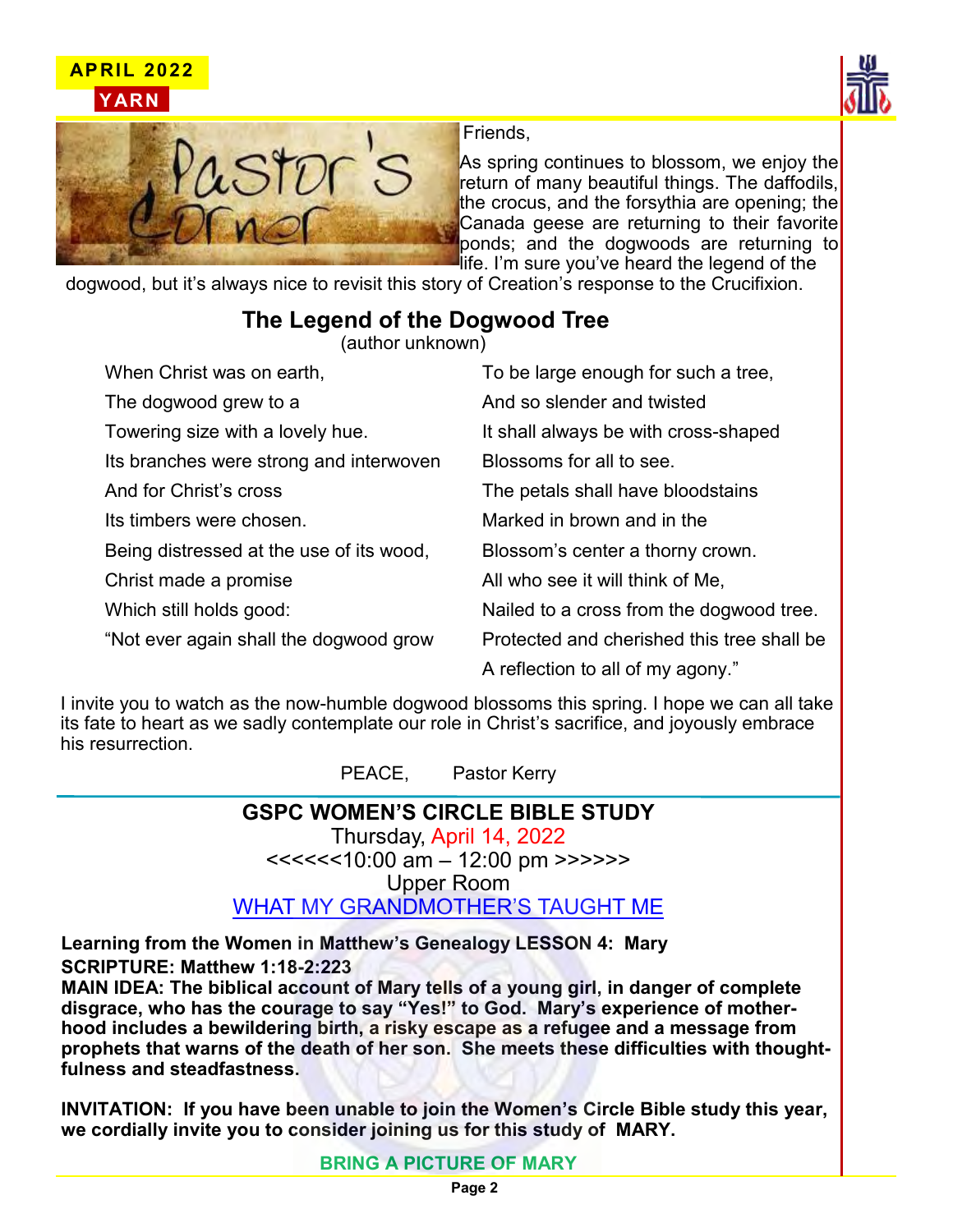

# Good Shepherd Presbyterian Church (USA)





## **Good Shepherd Presbyterian Church**



### **EASTER FLOWERS**

If you would like to purchase Easter Flowers in honor or in memory of someone, please contribute \$10 for each plant. They will be used to decorate the sanctuary for Easter after which time you may take home your plant/s.

Please send the donation to the Good Shepherd Presbyterian Church with the following information:

I would like to order Easter Flowers at \$10 each.

In memory of the state of the state of the state of the state of the state of the state of the state of the state of the state of the state of the state of the state of the state of the state of the state of the state of t

Or

Your name(s) and the contract of the contract of the contract of the contract of the contract of the contract of the contract of the contract of the contract of the contract of the contract of the contract of the contract

Orders are due by April 3, 2022.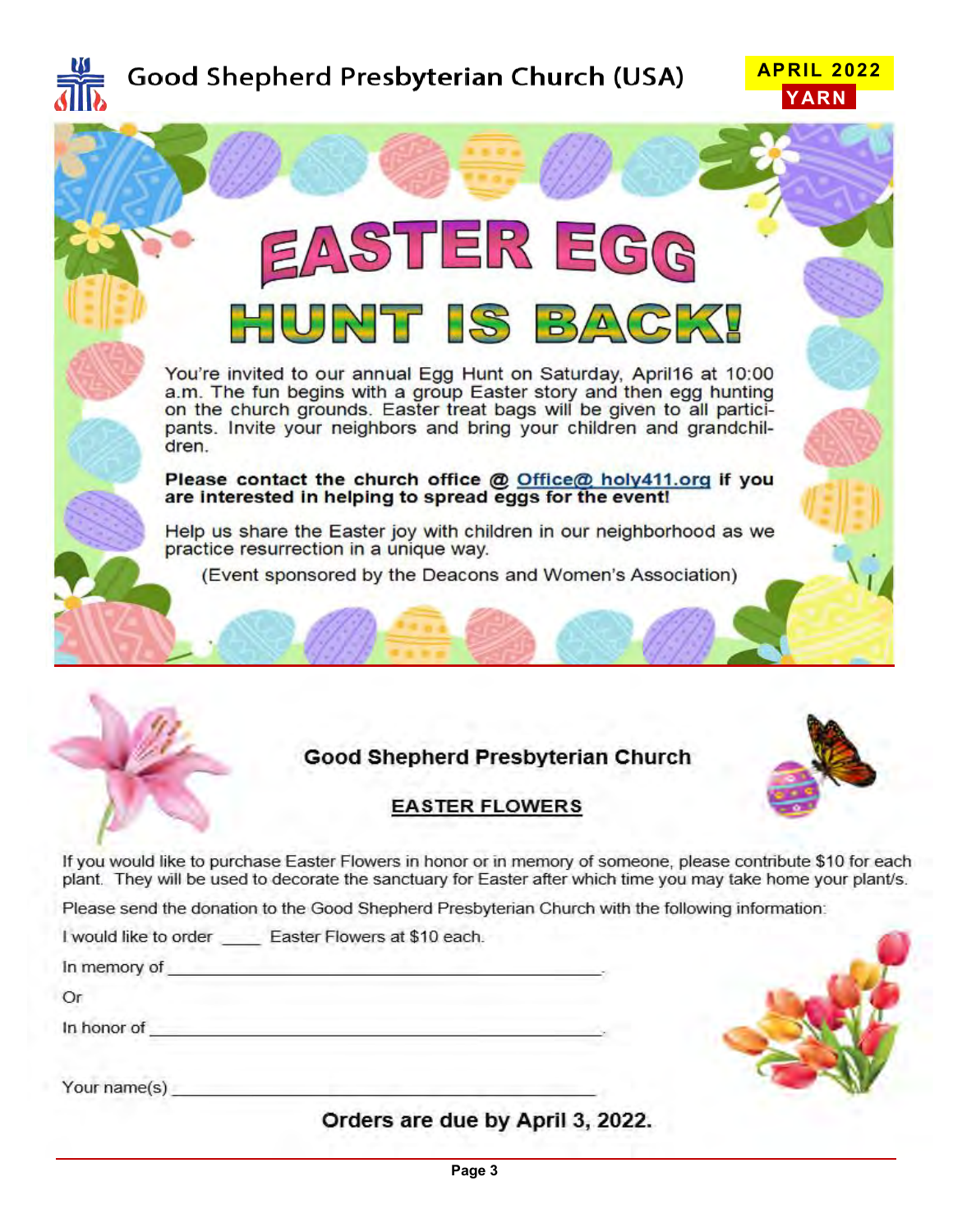



## **EASTER EGG WORKSHOP**

Thanks to the joint efforts of the Deacons, the Women's Association, and the Children's Center staff, Easter eggs were filled and gift bags assembled at our **March Workshop**. Thanks to each of you who lent a hand!



Many eggs were filled at home, candy was purchased, mores eggs were bought, more candy was purchased, more eggs were filled, and so on and so on until we finally reached our goal of about 2000 eggs!

Thanks to all who donated candy and toys as well as filled eggs for this project!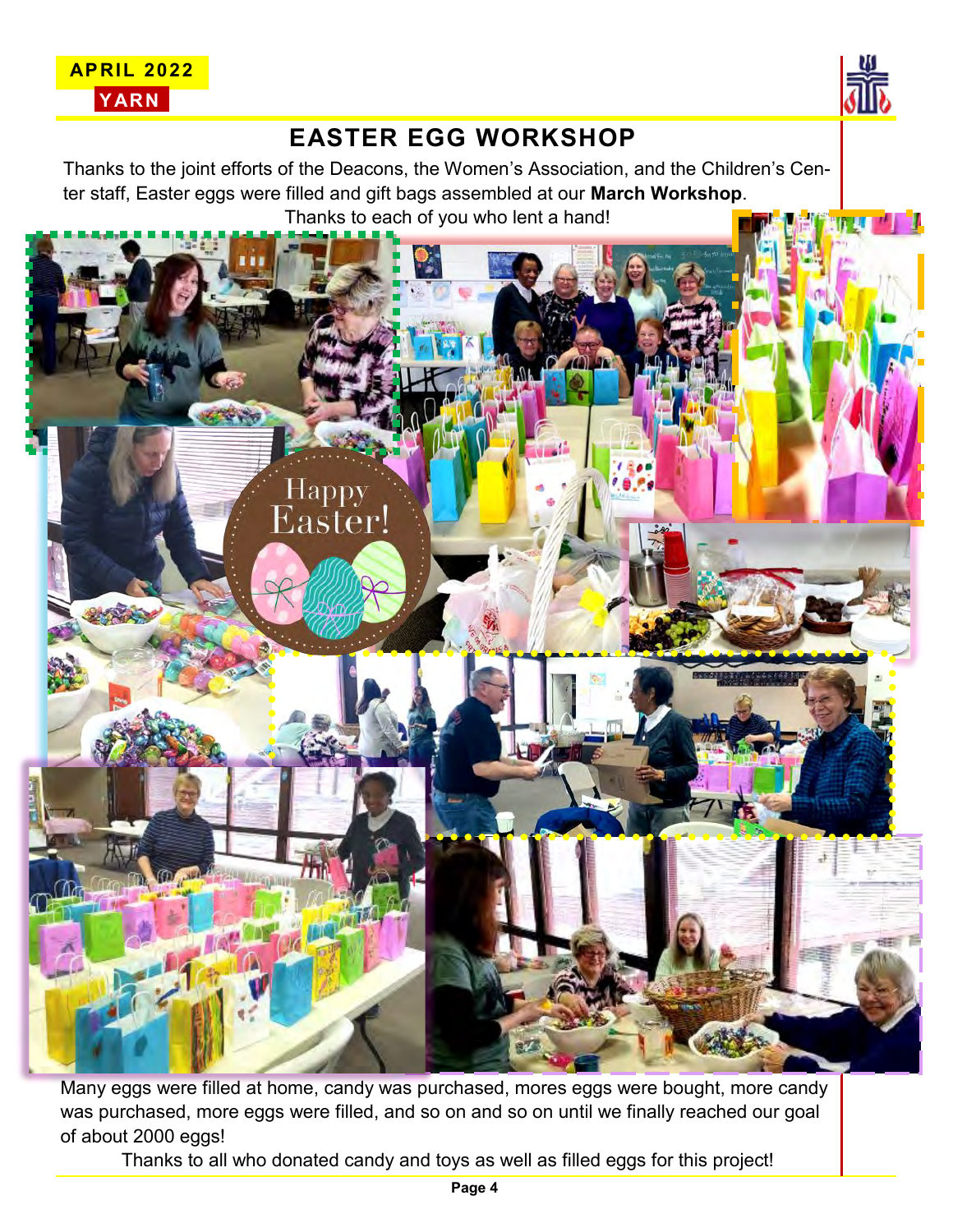



# *THE DEACONS BEACON*

#### *(shedding a light on information)*

- **#1.** By now EVERYONE should have received the new DIRECTORY dated February 2022. If you have NOT received one, please contact **Clay at [clayton.maas@yahoo.com](mailto:clayton.maas@yahoo.com)**
- **#2.** As you look through the new Directory, if you see any errors, typos, or mistakes please contact Clay via e-mail and he will see that things get corrected. We already have some updates:
	- **a.** Correct the spelling of Roberta Funkhauser's last name to F-U-N-K-H-O-U-S-E-R and correct her e-mail address to [cbcruisers@comcast.net.](mailto:cbcruisers@comcast.net)
	- **b.** Add Joan Pugh's cell phone number is 410-458-8817
	- **c**. Change Michael Elonge's address to 10 Chadnor Ct, Baltimore, MD 21244 and add his phone number 443-739-0192...his email address is [MElonge@umd.edu](mailto:MElonge@umd.edu)
	- **d.** Change Carl Phillips zip code to 34688
	- **e.** Add Lewis Cosner to the Directory. Somehow he got totally deleted (sorry). His address is 9951 Belair Road, Kingsville MD 21087-1450, and phone number is 410-456-1672.
- **#3.** The *EASTER EGG* hunt is back! Hope to see you on Saturday 16 April at 10:00AM. The fun begins with the Easter story as told by Pastor Kerry and then on to the hunt! Followed by Easter treat bags to all the children who participate.
- **#4**. In June we are once again planning our annual *"Bagels and Flowers"* event. This was a huge success last year, more info coming out in the May YARN, stay tuned.
- **#5.** COFFEE HOUR is back! Yes, you heard me correctly. At the last Session Mtng they discussed and approved a return to COFFEE HOUR...here's the plan:
	- **a.** We reform the teams...maybe 2 or 3 people per tea
	- **b.** We limit the menu. No more Thanksgiving style buffet meals (at least not initially). We're thinking coffee, doughnuts, cookies and/or cake.
	- **c.** We'd like to start yesterday so if you are interested in being on a team please contact **Clay at [clayton.maas@yahoo.com](mailto:clayton.maas@yahoo.com)** and let him know which Sunday works best for you.
	- **d.** Once we get the teams formed we'll discuss plans, rules, procedures etc., etc. I can smell the coffee and taste the cake already...yum, yum!

**REDNERS TAPES**— Continue to use your **Redner's Rewards card** when you shop...the Redner's Rewards cards are **free**, they **last forever**, and **never expire**! You can get yours at the Customer service counter. When you pop in to Redner's for bread, milk or whatever, remember to scan your card. **There is NO personal information stored on the card, you can't be hacked!** There is just a rewards number on the card.

**Hang on to your Redner's receipt and bring it to church and place it in the red box in the narthex. We need the ENTIRE receipt from top to bottom just like the clerk gave it to you. Do not write on it, do not circle the total, do not highlight anything...just bring it in.**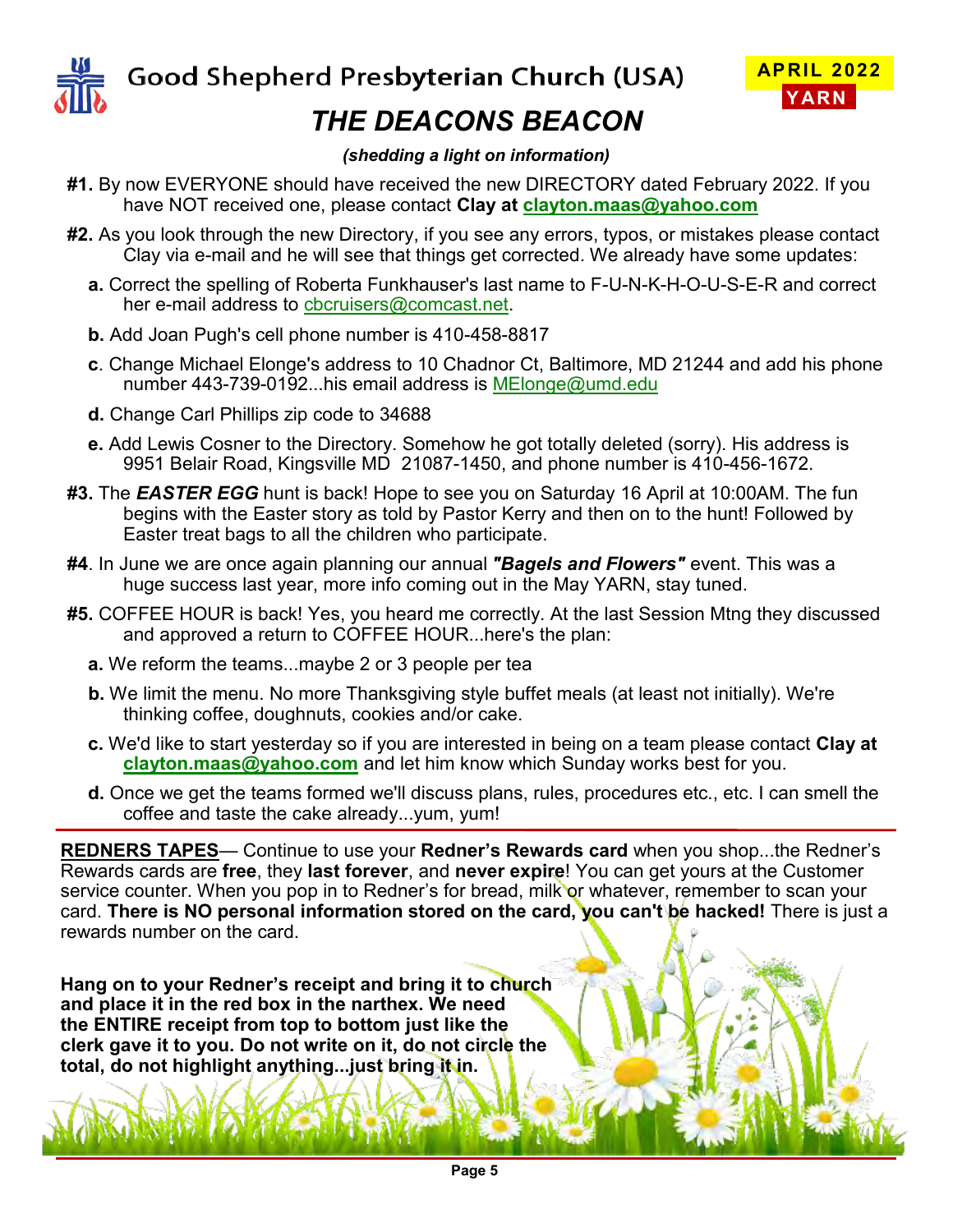



## **WOMEN'S ASSOCIATION**

**Thursday, April 14 10:00**

Circle Bible Study Lesson 7 – **Mary** (We will be meeting in the sanctuary. Lunch out?) **April 16 10:00 - Annual Easter Egg Hunt**

#### **Thursday, April 28 10:00 AM** (4<sup>th</sup> Thursday Program) **Card Making Workshop -**

We will be making our usual "thinking of you" cards that we send to congregation members as well as a few extra for other Deacon projects.

Please bring old cards that have appropriate pictures or words to re-use.

Bring your lunch.



**LIVING LAST SUPPER**

The tables will be set to match Leonardo da Vinci's picture of The Last Supper. It appears we will begin the service as a group in the church parking lot and walk to the front lawn where all of the disciples are already seated (you will be seated in the order on the attached script). Some readings, a hymn, and a short narrative will be read for each disciple. We are asking all to sit at the table while someone else reads the script. A copy of the script is enclosed. The 12 disciples will wear costumes, and you will receive your costume on Sunday, April 10.

#### **Rehearsal**

If at all possible, please attend a rehearsal on Sunday, April 3 right after church. We plan to have a very short orientation. give some directions, and even read through the script to get folks situated into their roles. This should last about one hour.

**Wednesday, April 13 - Please arrive by 6:00 p.m. so that we can run through any lastminute instructions. You will be seated in the order on the attached script. Questions? Please call or e-mail me (410.879.0872; susanjeanne@verizon.net).** 

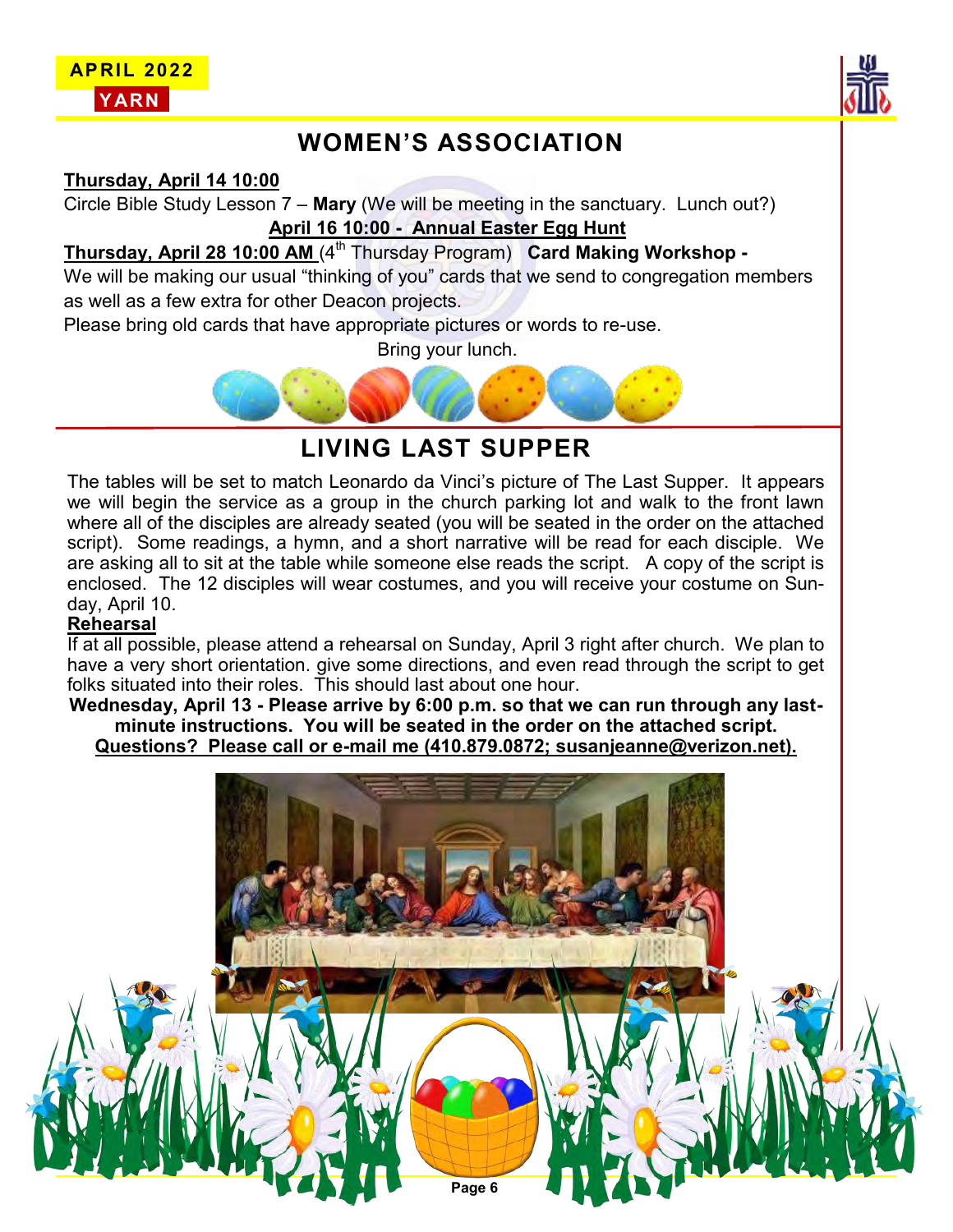

# Good Shepherd Presbyterian Church (USA) **FACILITIES COMMITTEE TO DO's**



**SPRING CLEANING** - Saturday, 9th of April @ 8:30AM. Spreading mulch, having fun. window cleaning, having fun, pulling weeds, having fun. All the "regular" stuff we do every spring to spruce up the Lord's House!

All are invited, bring rakes & gloves & anything else you think you might need for SPRING CLEAN-ING. Coffee & donuts will be provided in the morning, and lunch when we are finished!

Hope to see you there & bless you!

NOTE: If anyone wants to start pulling weeds early, the official start date is April 6-7-8th. The flowerbed weeds must be pulled **BEFORE** we can start spreading new mulch! Thanks again!

## **CHILDREN'S CENTER PROJECT SUPPLIES**

Our Children's Center is at it again with yet another amazing and thought provoking craft!

**This Summer's theme will be animals! Mrs. Ruth needs your help collecting shoe boxes or shoe box sized boxes for each child to make their own animal habitat inside.**



# **COMMUNITY OUTREACH IDEAS?**

"The Session and the Deacons are asking all members to consider ways that we can reach out to the community and be more visible (such as the Nativity Scene & Last Supper)."

#### **You email your ideas to Trista at [office@holy411.org](mailto:office@holy411.org)**

## **FOOD PANTRY**

It has been a while since I posted about the food pantry. However, after cleaning out the expired items, we have bare shelves! Our foot traffic is not what it used to be, but we still get visitors in need, and we should be stocked to help.

We need *everything*: Juice, crackers, cereal, canned veggies (corn, green beans, peas, asparagus, carrots, mixed veggies), canned meats (tuna, chicken, spam, etc.), canned soups, instant potatoes, Mac n' Cheese, fruit (canned or cupped), applesauce, cookies, pasta, pasta sauce (White & Red), toothbrushes (for adults and children) & toothpaste, vitamins, hair brushes, sandwich bags, laundry detergent, dish soap, paper towels, toilet paper, shampoo, and anything else you can think to donate. *We cannot store refrigerated or perishables.* **SNAP (food stamps) cannot be used to buy nonfood items such as: soaps, paper products, household supplies, grooming items, toothpaste, vitamins, medicines, and hot foods that are ready to eat.**

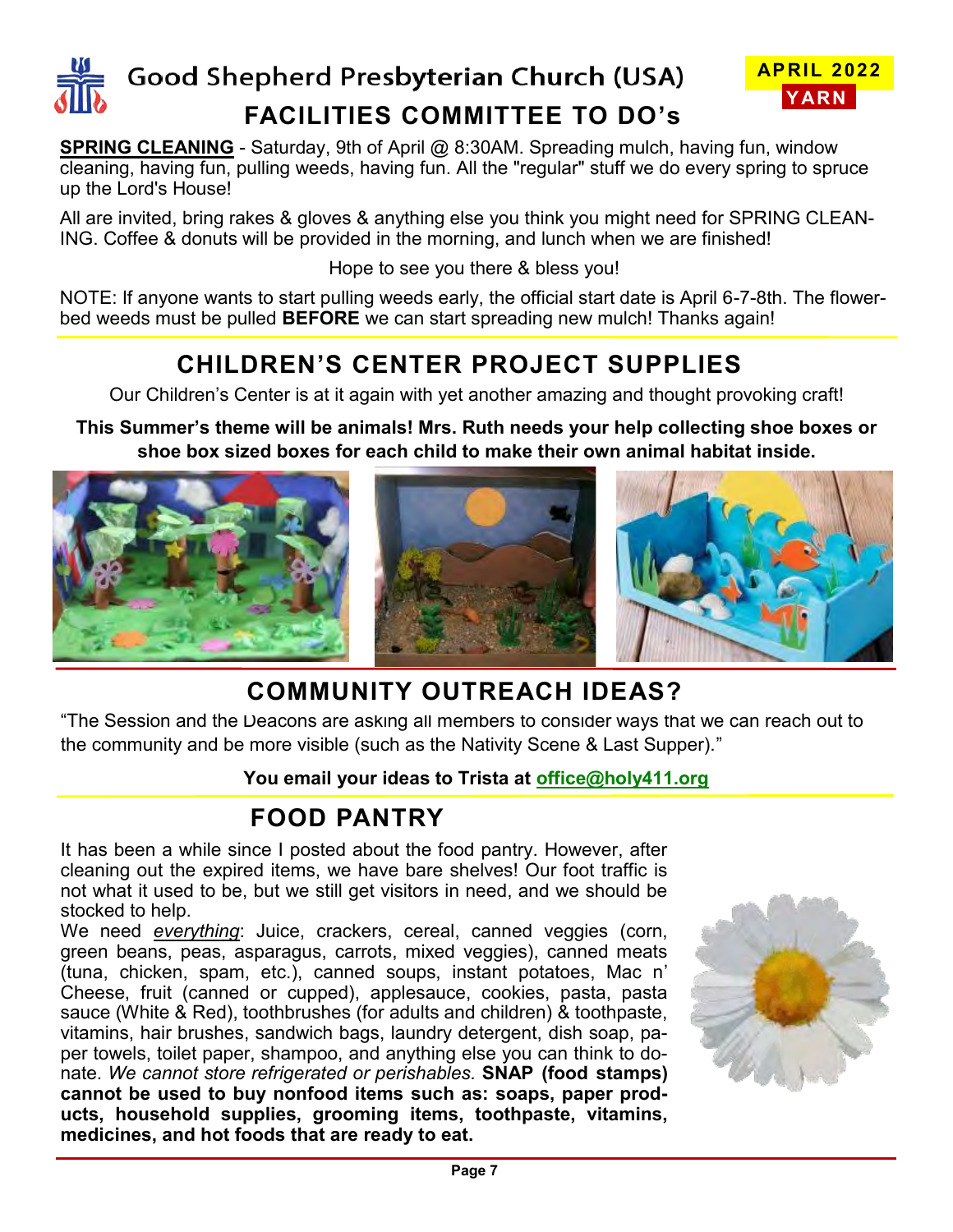



The Good Shepherd Worship Committee invites you to several inspiring worship experiences in the remaining weeks of the Lenten season. Several committee groups at Good Shepherd (Deacons, Worship, and Women's Association) have been partnering to reach out to our community in a more concerted effort so that our ministry might be noticeable and understood by those in our neighborhood. To this end, you will see that some of our events and worship services are outward-directed and then some are planned for the purpose of our own congregation's spiritual nourishment.

#### **HOLY WEEK AT GOOD SHEPHERD**

April 10 11:00 a.m. Palm Sunday Service. Meet in the church parking lot for an opening Call to Worship and Palm Parade.



- April 13 Outdoor Living Last Supper at 7:00 p.m. We will celebrate with an outdoor panorama by our front sign where we will hear special words about the 12 disciples and their night in the Upper Room. We are participating in the Susquehanna Parish Lenten Worship series; this service will be livestreamed. Good Shepherd participants will be in costume and the "Last Supper" scene will be visible to our immediate neighborhood.
- April 14 7:00 p.m.- Maundy Thursday Service in the Round in the Sanctuary….a Night of Remembrance, with special readings. The "Lord's Supper" is part of our gathering.
- April 15 Good Friday Noon to 3:00 p.m. The Worship Committee has decided to open the sanctuary for prayer and meditation, as we symbolically stay with Christ through his crucifixion. We are looking for a few people to sign up for 15-minute segments so we are assured of having someone on hand in the sanctuary during this special time. There will be music and prayers available and an activity or two that can be done individually by anyone who visits.
- April 16 10:00 a.m. An Easter Story, Egg Hunt, and special visit from the Easter Bunny. This much-loved event will be outdoors and sure to be enjoyed by all ages.
- April 17 11:00 a.m. Worship Service...a Joyful Resurrection Service! Ring Alleluia Bells and help decorate our outdoor cross with flowers.

The Deacons and Worship Committee provided "Lenten Bags to Go" again this year, and one of the activities asked people to decorate the puzzle piece provided with a symbol that reminds them of Lent. We plan to make a Puzzle Mural with all of the puzzle parts that have been returned, so we hope you will return yours so it is included in the mural to be displayed during Holy Week. *A special thank you to our pastor, our musicians, and those leading in worship who make each of these services holy and meaningful.*

*Worship Committee: Bill Starke, Chair: Delores Barr, Edie Burns, Ryan Shuttlesworth, Sue Thompson, Jane Workman, and Gail Wronowski.*

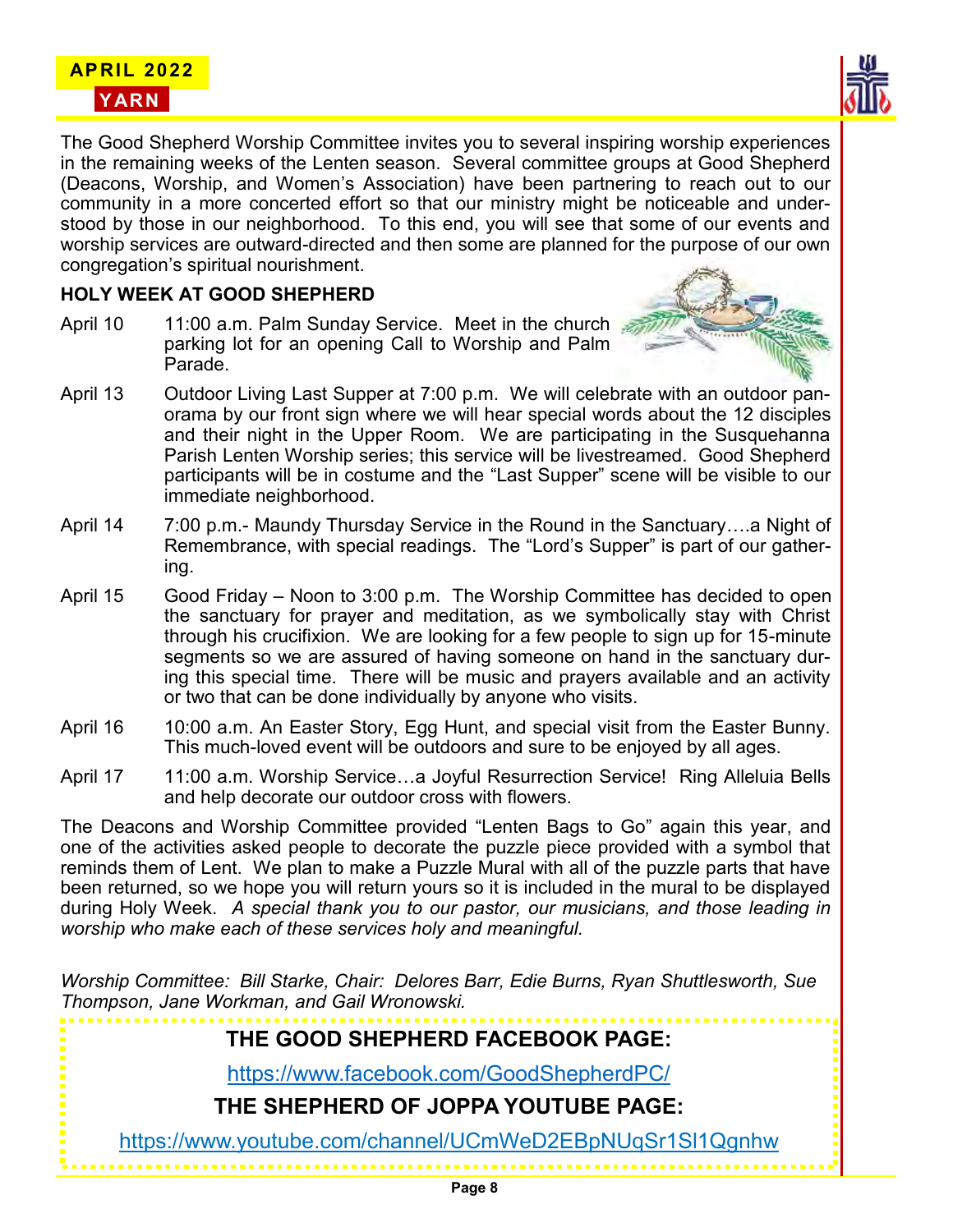



# **A PUZZLE FOR YOUNG & THE YOUNG AT HEART**

## Spot the Differences in Jesus Is Alive!

Compare the picture on the top with the picture on bottom. Circle the 13 things that are different.